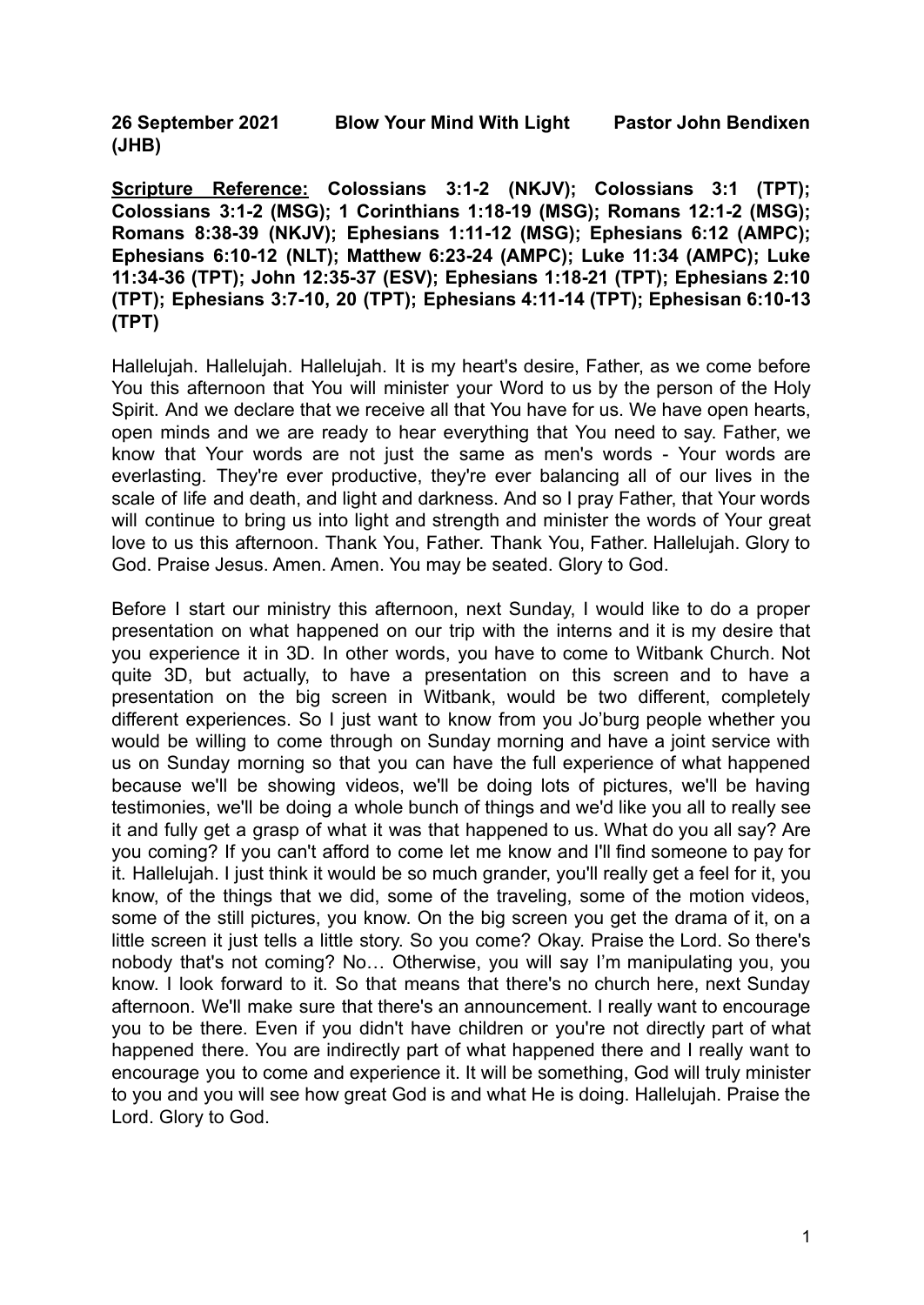I am going to do a little recap on a couple of weeks of messages. Let me just see by show of hands, how many of you watched the message on YouTube this morning? Quite a few, hey. Huh. So I'm going to start a little differently then and so those who didn't watch it, you can go back and watch it. I did a review on three months or so of how the Lord actually brought us to this point in the messages of *Blow your Mind.* So He gave me the original scripture that He gave me was Colossians three verse one, **1 If then you were raised with Christ, seek those things which are above, where Christ is, sitting at the right hand of God. <sup>2</sup>Set your mind on things above, not on things on the earth (Colossians 3:1-2 NKJV).** The Passion Translation says this, **<sup>1</sup>Christ's resurrection is your resurrection too. This is why we are to yearn for all that is above, for that's where Christ sits enthroned at the place of all power, honor, and authority (Colossians 3:1 TPT).** If you want to experience the power, honor and the authority that Jesus has, and you are entitled to, you have got to set your mind where He sits, not where we are actually busy. The Message translation puts it like this, **<sup>1</sup>So if you're serious about living this new resurrection life with Christ, act like it,** act like it. **Pursue the things over which Christ presides.** I'm going to read verse two out of the Message translation. **<sup>2</sup>Don't shuffle along, eyes to the ground, absorbed with the things right in front of you. Look up, and be alert to what is going on around Christ - that's where the action is. See things from His perspective (Colossians 3:1-2 MSG).**

So, look up, be alert to what's going on around Christ. That's where the action is. So those of you who watched this morning, you will have heard me use this example and I feel like I'm going to go in a little different direction this afternoon. But, you know, when I got promoted in the corporate world and I sat in the boardroom with some senior executives and, of course the people, I was new into that position. I wasn't yet earning the money that they were earning. My new structured package was going to take me there but I was new to staying, I was new to the boardroom, let's put it that way. But you know, when you're in the boardroom, they don't see you differently just because you're new. They just see you, you're now part of them. You understand what I'm saying? So they have a language and they talk like you're them, and you've been there with them for a long time. They don't exclude you from conversations that they've had previously. So they just talk like they would normally talk and so the conversation, you know, between, you know, having teas or whatever the case might be, conversation was like, "You know, there's that new property deal, it's a big property development, it's happening down in Cape Town and you need to get in on it. This is the next biggest, hottest property deal that's going on in South Africa."

So if you remember, I was promoted into that executive position at around about the time that South Africa was changing - '94 - that sounds like some of you weren't even born then, you know like, "When was that?" '94/95 that's when I was promoted into that position and so, you know, everything was changing in South Africa. It was… everything was in transition, everything was changing and people were looking for opportunities and the next biggest, hottest development that you want to invest money in in property was happening down somewhere near Stellenbosch, "Got to go and buy there." And so the one, I think it was the MD, said he'd already bought his property. One of the other directors said that they were busy buying the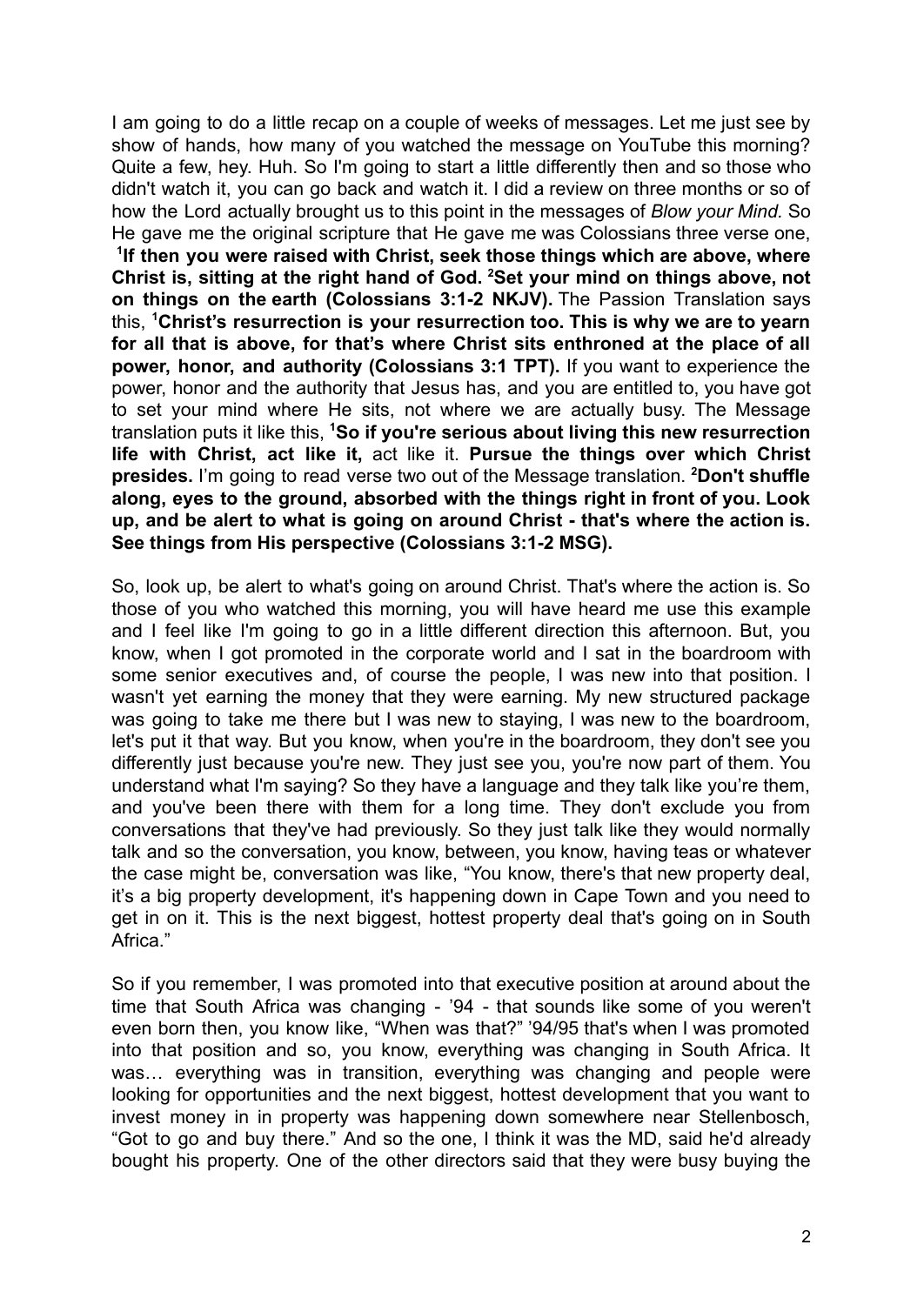property, the paperwork was just going through, the other guys were talking, "You got to get in on it now - the prices are good and things in the Cape are going to skyrocket." You know what they were talking about was, that's where the action is. "So we're letting you in on the secret of our contact base that's here in Johannesburg, where we deal with a level of guys, where we've now found out that if you don't live there, you wouldn't know, but that's where the next action is." Right?

Well, I got news for you, this scripture here says, **<sup>2</sup>Look up, and be alert to what is going on around Christ - that's where the action is,** that's where the action is**. See things from His perspective (Colossians 3:2 MSG).** Huh. Wow. I'm going to come back to that in a minute but the next message I ministered on was *Blow your Mind: Terms and Conditions Apply*. And so I shared the scripture with you, first Corinthians chapter one, verse 18, **<sup>18</sup>The Message that points to Christ on the cross seems like sheer silliness to those hellbent on destruction, but for those on the way of salvation it makes perfect sense. This is the way God works, and most powerfully as it turns out (1 Corinthians 1:18 MSG).** Well, God never works on something that doesn't turn out the way He wants it to turn out. Everything He says, everything He does, turns out the way He wants it to turn out. There is no one in the universe that can tell God, "Actually, I don't think that you can make your stuff happen, I'll resist it." It only happened once and Satan is now forever separated from Him but of course, men think that their will - they can resist God with their will - and that thing then, and then they think I can resist God with my will and I'll make my stuff come to pass and God can't make His stuff come to pass. I got news for you, action happens where His action happens.

Verse 19, **<sup>19</sup> It's written, I'll turn conventional wisdom on its head, I'll expose so-called experts as crackpots (1 Corinthians 1:19 MSG).** If you haven't heard me say it before, I'm telling you now, the system that we're involved in now, is busy imploding, globally, it's imploding. There's a lot of stuff that's going to happen because the system can't sustain itself in the way that it's working. And the Bible is true. God is not surprised about what's happening today. He was not surprised that COVID came. He's not surprised by the rise of China. He's not surprised that President Biden would come into power and immediately reverse President Trump's decision and open up the gas pipeline from Russia into Europe, which changes the oil prices around the world. Which means our price of petrol that we were paying went from, I don't know, R12 a litre or R13 a litre. Somebody help me here, to now, R16/R17 a litre. I don't know what it is now. R18 a litre. You know that is because President Biden made a decision he's opening up a gas pipeline, so all the gas that was in America couldn't be unlocked. So all the fuel prices went up across the globe.

You think God didn't know that this was going to happen? You think it caught Him by surprise? The will of men suddenly just caught God by surprise. Huh? I got news for you. Nothing catches God by surprise. And what He wants as the outcome is going to happen. And everything that's going to happen in the universe is going to be about Jesus exercising authority. That's the real deal. That's the real deal.

The next message I preached in the series was *Blow your mind with joy*. You have made known to me the ways of life, you will make me full of joy in your presence.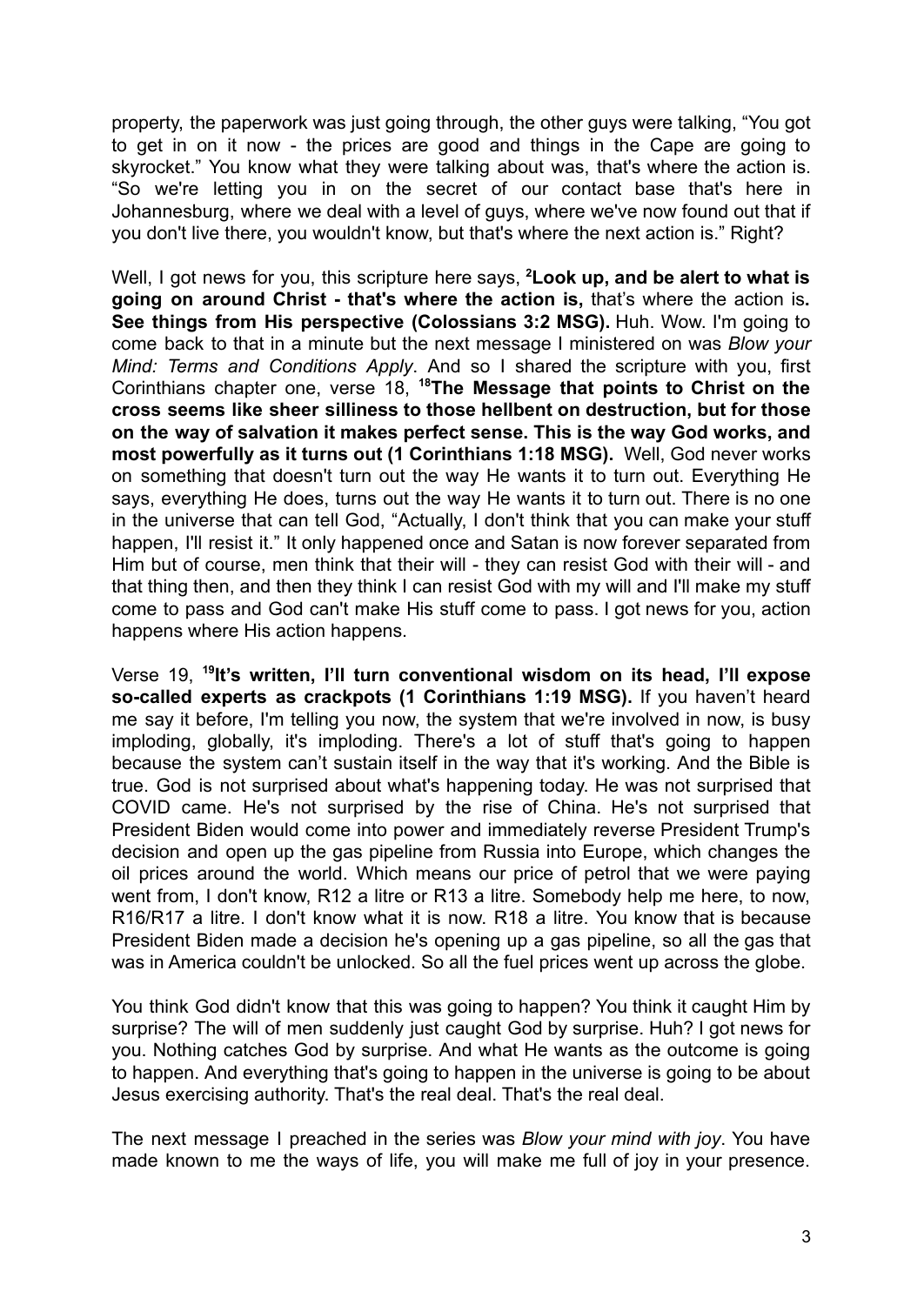Well, if there was any a time in our lives that we needed joy - now's the time we need joy. If you're depressed, or oppressed, or anxious or have anything, just start a mini chuckle. And by that I don't mean go and buy Cadbury's. I mean start a mini chuckle all by yourself with God and let the Holy Spirit just rise up inside with you. Because His joy is real. It lives inside of you. It's not something out there. (Switch that thing off. Switch the fans on again.) Hallelujah. Praise the Lord.

*Blow your mind with love*. I used two scriptures that were the main scriptures at that time. Romans 12, verse two says, 1-**<sup>2</sup>Don't become so well-adjusted to your culture that you fit into it without even thinking. Instead, fix your attention on God. You'll be changed from the inside out.** How do you get changed? Praise the Lord. That's how you get changed. The wind of the Spirit blows on you. Hallelujah. You change from the inside out, you don't change from the outside in. You change from the inside out. And you can't will your change. God must change. You must let Him change you. 1-**<sup>2</sup>You will be changed from the inside out. Readily recognize what He wants from you, and quickly respond to it. Unlike the culture around you, always dragging you down to its level of immaturity, God brings the best out of you, develops well-formed maturity in you (Romans 12:1-2 MSG).**

I then then went on to talk about, **<sup>38</sup>For I am persuaded,** from Romans 8:38, **I am persuaded, that neither death, nor life, nor angels, nor principalities, nor powers, nor things present, nor things to come, <sup>39</sup>nor height, nor depth, nor any other created thing shall be able to separate us from the love of God, which is in Christ Jesus our Lord (Romans 8:38-39 NKJV)**. I am convinced that there is nothing that can separate me from the love of God. Nothing. Absolutely nothing can separate me or you. Amen. Hallelujah.

And so then last week I preached and taught on *Blow your mind with truth; nothing but the truth.* Hallelujah. And so I used Ephesians one, verse eight to 14, but I'm just going to read from verse 11. **<sup>11</sup> It's in Christ that we find out who we are and what we are living for**. You want to find out what you're living for. You can only find it in Christ. You can't find it in anything else. Thank You, Jesus**. 11 It's in Christ, that we find out who we are, and what we are living for. Long before we first heard of Christ and got our hopes up, he had his eyes on us, had designs on us for glorious living, part of the overall purpose he is working out in everything and everyone (Ephesians 1:11-12 MSG)**. Praise the Lord. Praise the Lord.

You know, it is something that really came out very strongly. And I'm trusting that the interns will say it to you in the way that they have experienced it. And so, I don't want to use any of their phrases today. But, if you have a self-appointed purpose, then it is also self-appointed to fail. How do you make the purpose of your life - the reason Christ birthed you, the reason you have a destiny - how do you make it about a career? How do you make your purpose about making money? Hey? How do you make your purpose about making money? I mean, money has nothing of value to you other than it's a mechanism of trade.

God can make things happen for you without money. Yeah, I mean, there's lots of stories about this in the Bible. Jesus needed to, wanted to feed a couple of thousand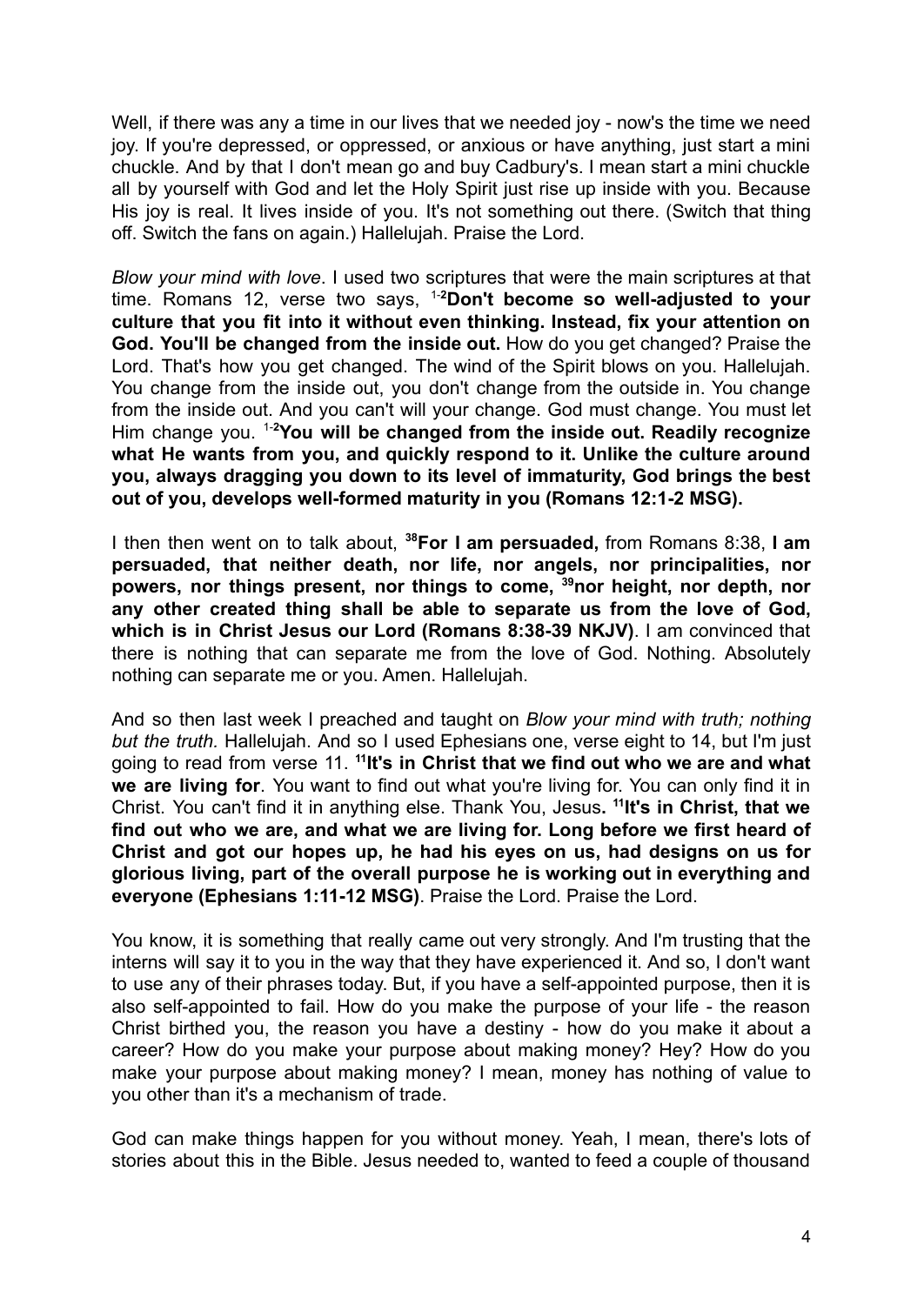people. He didn't have the money. He didn't have shops. He didn't have a manufacturing company. He didn't have a distribution business. He didn't have anything, He just had a little bit of loaves and fishes and He multiplied it in front of everybody and said, "I'll feed you." And then the receiver of revenue needed money from Him. And so he said, "Go, go catch fish, and you'll find money in the fish."

Can't make your purpose of life about money. Really, because when you die, your money means what to you when you're dead? What does your money mean to you when you're dead? Means nothing. What about you can make your purpose of your life about power. Let me tell you, as quickly as you think you've got power it can be taken away from you just like that. Okay, I'll tell you what we'll do - we'll make your purpose about raising your kids. And you give your whole life to raising your kids. That's a worthy purpose. Your kids don't belong to you. They're only your responsibility until they become an age where they are accountable to God. They do not belong to you, you are merely the mechanism for God to bring their spirits and their body into the earth. How can you talk like that Pastor John? Because my eldest son is sitting in front here. And he's nearly 40. And let me tell you, a long time ago, long time ago, he ceased to be my purpose. Because when he got his own will to choose his own life, he was no longer my purpose. He had to choose for himself. He had to live his life, answer to God, still has to do that, answer to God, he has to live with the consequences. And he has to live with what he does with his life. He can't be my purpose.

My wife can't be my purpose. Because when I die, I'm not going to go and stand before God one day. And He's going to say to me, "So John, what did you do that was really good on earth?" "Well, I loved my wife with everything." "I'm glad you did that. But that's not your purpose, John. That's not what you were destined to do. That was just merely the mechanism for you to live life to reflect the church of the Lord Jesus. But what was your purpose? What was your assignment that I gave you to do?"

If you can't find your assignment in Jesus Christ, there is nothing on the earth that can satisfy you. Nothing. And so most people either become extremely achievement driven, because they need to keep achieving, because that's the only bit of thing that they can keep living for or they become extremely angry and they become moody and they become very aggressive. And sometimes it's both because their purpose is not God, their purpose is self-created. Hallelujah.

So, my opening scripture that I started with *Blow your mind* was, **<sup>1</sup>So if you're serious about living this new resurrection life with Christ, act like it**. The rest of the verse in the Message translation says, **<sup>2</sup>Look up and be alert to what's going on around Christ - that's where the action is (Colossians 3:1-2 MSG).** Have you seen these pictures of the earth? Have you seen these pictures of the earth that they, I mean a lot of people are using it to advertise things that they want to give you an image of their globalisation, and so they show you pictures from out of space, and normally it's at night and there's darkness, and you see all the lights on, and all the continents, and you see the lights. Have you seen those pictures? Well, I mean, you know, I'm trying to give you an idea of the way that God sees things and His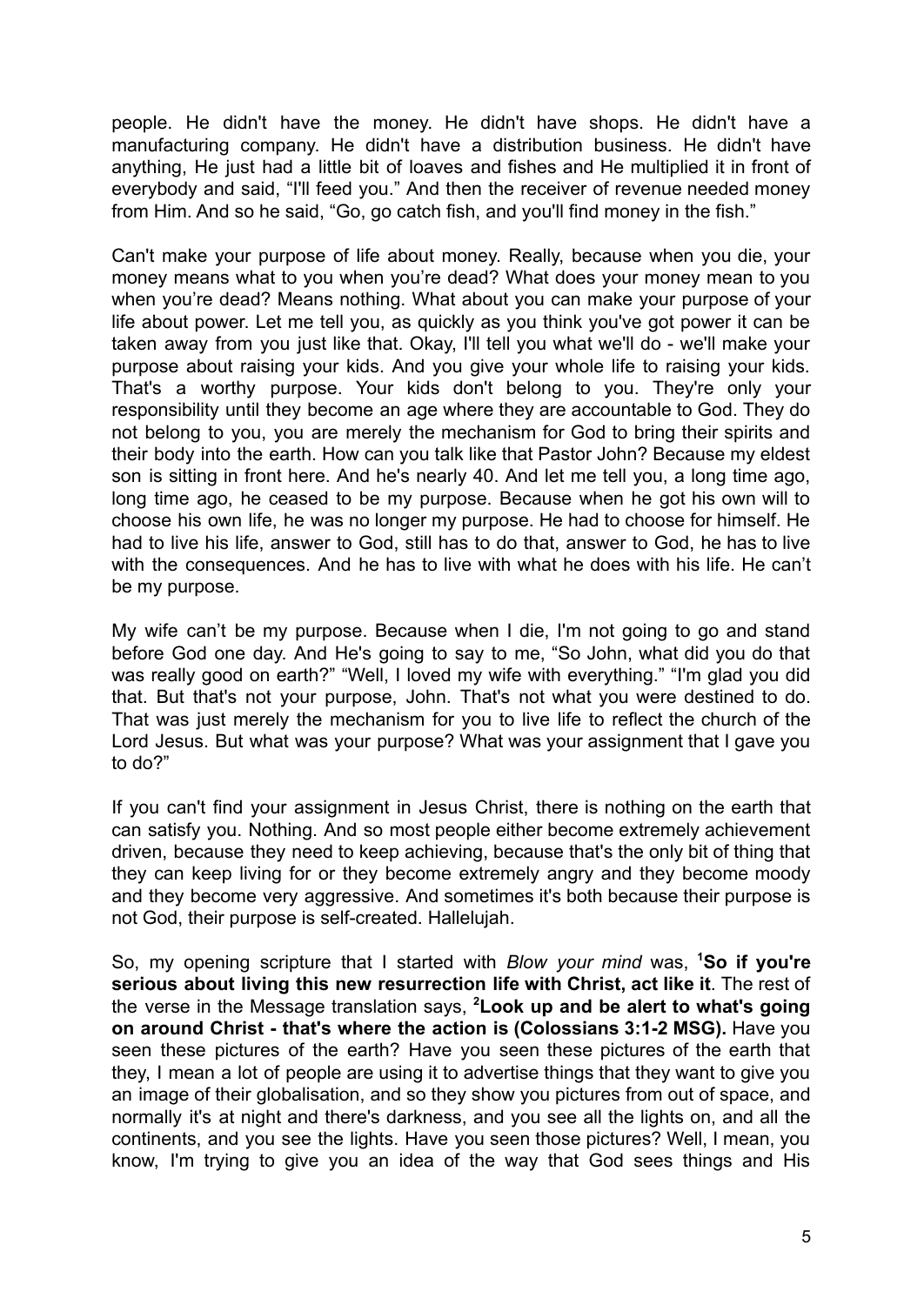perspective of things. I'll tell you what, Christians that are living for themselves, from God's perspective; He loves them, and the Holy Spirit is going to keep on trying to bring them to assignment; but He's going to focus His energy on people that are giving Him their lives in their assignment. Because that's how He gets His job done on the earth. He focuses His energy on people that will give Him assignment, their life. Hallelujah.

Just look at it from God's perspective, He's got all these angels that are actually messengers sent to serve the children of God. And if the children of God are not speaking the Word of God and they're not on assignment, all of His angels are getting fat and lazy sitting on the rooftop of their houses because they've got nothing to do. Because if you're not speaking the Word of God, and you're not living according to God's assignment and doing what He wants you to do, He is aware of all His creatures, what they're really not doing. Look at it from God's perspective. Do you think God is looking for a church that's got lots of people in it, or is He looking for a church that can exercise authority? That understands where Jesus' action is? So if you've got a church that's got a lot of things going on in the church, but none of that is where the action is, where is Jesus going to put His anointing and His presence? He's going to put His anointing and His presence where the action is, where His action is. It doesn't mean that men have an understanding of what that is. Hallelujah.

So today, I'm going to minister to you on *Blow Your Mind With Light*. Ephesians 6 verse 12 says, **<sup>12</sup>For we are not wrestling with flesh and blood [contending only with physical opponents], but against the despotisms, against the powers, against [the master spirits who are] the world rulers of this present darkness, against the spirit forces of wickedness in the heavenly (supernatural) sphere (Ephesians 6:12 AMPC).** Okay, let me ask you a question, you all here today - how many of you saw a demon this week? Come on, it's a real question. Anybody saw a demon this week? Maybe more than one demon? No. Does that mean they're not there? Demons are there. They are very active. Angels are there too. But demons are very active. Hallelujah. (Pastor Melusi, just open this water bottle for me, please. I can't do two things at the same time, here with a microphone in my hand. Thank you.)

The New Living Translation says this, **<sup>10</sup>A final word: Be strong in the Lord and in his mighty power. <sup>11</sup>Put on all of God's armor so that you will be able to stand firm against all strategies of the devil (Ephesians 6:10-11 NLT).** Strategies of the devil. The devil has strategies that he is implementing against all of humanity. Not just the Christians. The devil is working strategically against all of humanity. **<sup>12</sup>For we are not fighting against flesh-and-blood enemies, but against evil rulers and authorities of the unseen world, against mighty powers in this dark world, and against evil spirits in the heavenly places (Ephesians 6:12 NLT).** The evil forces, and the darkness of this world is real. Whether you see it or you don't see it, whether you understand it, or you don't understand it - it's real. It's happening around you. Praise the Lord.

I ministered this morning, and I said the following; so if I say something today, and you think I'm targeting you, I'm not. I'm always, always, always only ministering by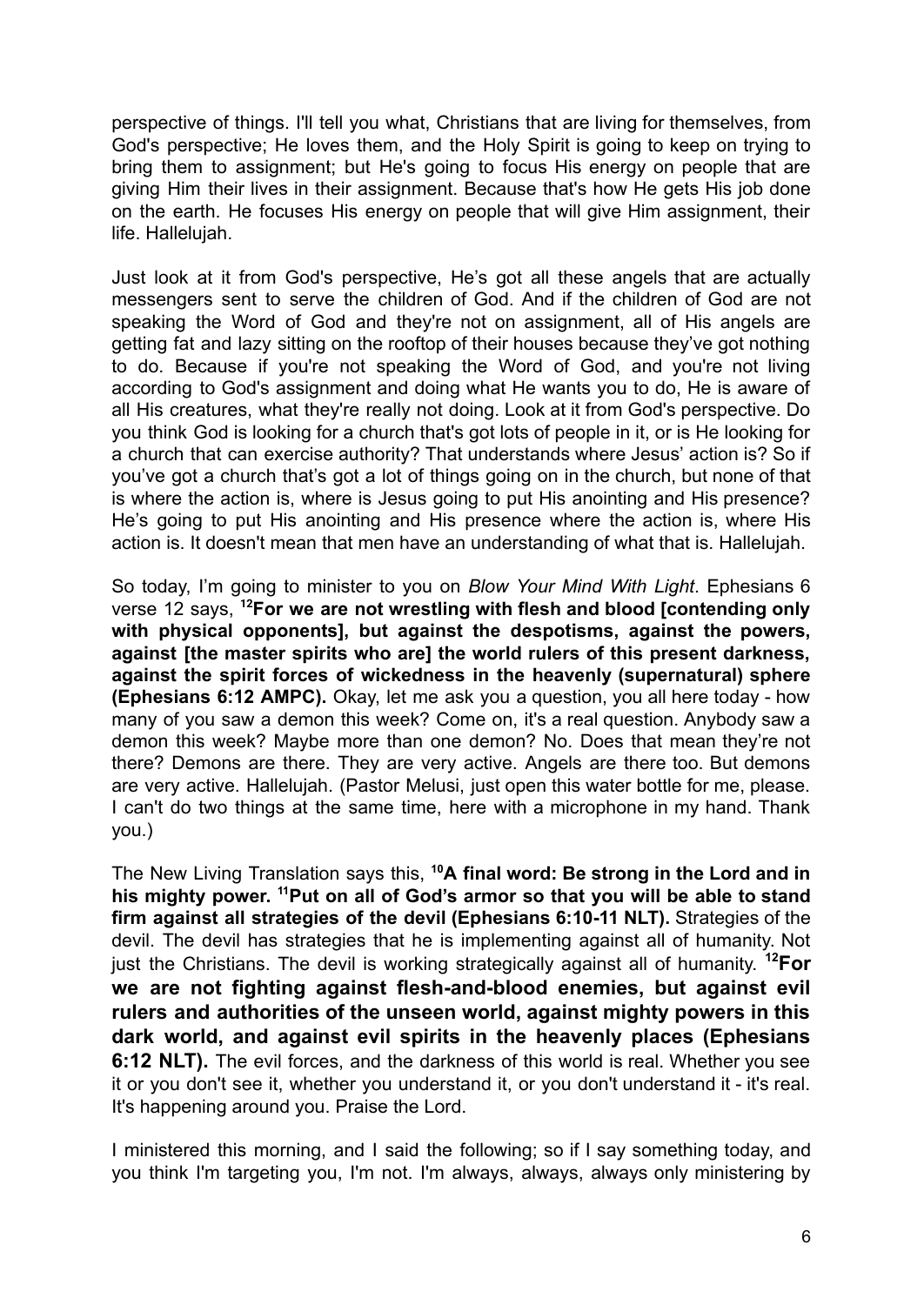the Holy Spirit. Often it happens to me where people come to me and they say, "Pastor John, you might as well have been speaking directly to me." And that's because the Holy Spirit makes it real to you. I'm not targeting you when I prepare my messages. I prepare them before the Holy Spirit and before God, and then He uses them as He chooses to use them to minister to you, and to say to your heart what needs to be said. So, I'm just making it clear that I'm not talking to anybody, but I'm talking to everybody. Okay?

There were times when I was in the corporate world, and I would go and sit in front of IT directors, financial directors, sometimes managing directors, sometimes the whole …all of them, because oftentimes when I was involved in, in those years, our computer systems had probably a hundredth of the power the Apple iPhone right now, but it cost a hundred times the price, you know. I mean, it was really millions of Rands for the computing power that was available to run business those days.

And so, inevitably it was a very strategic decision for a business. And so inevitably, from the CEO to all the directors, all the operational guys were all involved, because everybody needed something out of the computer system. So whether it was inventory management, accounting, whether it was human resources, everybody needed some information out of a computer system. So inevitably when you went in, you dealt with high level people in the organisation, and they would, you would kind of try and fit a solution around their needs.

Many, many times when I went in there, most of the time actually, when I went in there I would be prayed up in the Spirit, and I would go there spiritually aware. Because I wanted to know, what are the dark forces that may be working in this deal to prevent me from getting the business. So, why me? Well, because I happen to be a bringer of light, and I happen to be a person who was free with the money that God gave me. It wasn't my money, it was God's money to distribute out of my hands. That was our attitude, then.

So, when you become a person who God can trust with money, to let your hands be open with money, then you have to understand that when you go into a business deal, there are going to be dark forces that are going to work to try and prevent you from getting the deal. So I would go and sit there with my spiritual awareness, and I would begin to assess spiritually what dark forces are at work here that are preventing me.

On three occasions, only three occasions in my computer – this is not something I'm boasting about, it's just a fact – only on three occasions did I go after a deal seriously, and I didn't win it. Just about every other time I went after business in the corporate world, even if the odds were stacked heavily against me, I got the deal. Why? Because I understood that my warfare of money was not against the guys who were making the deals; there were a whole lot of forces that were at play that release money into the earth, or try and manipulate money and control money for power especially to keep it out of the Church. There were many times I would go into a deal, and I would assess it and people in the corporate world would be aware that there is a tender out and there is a request for proposal, and we would put no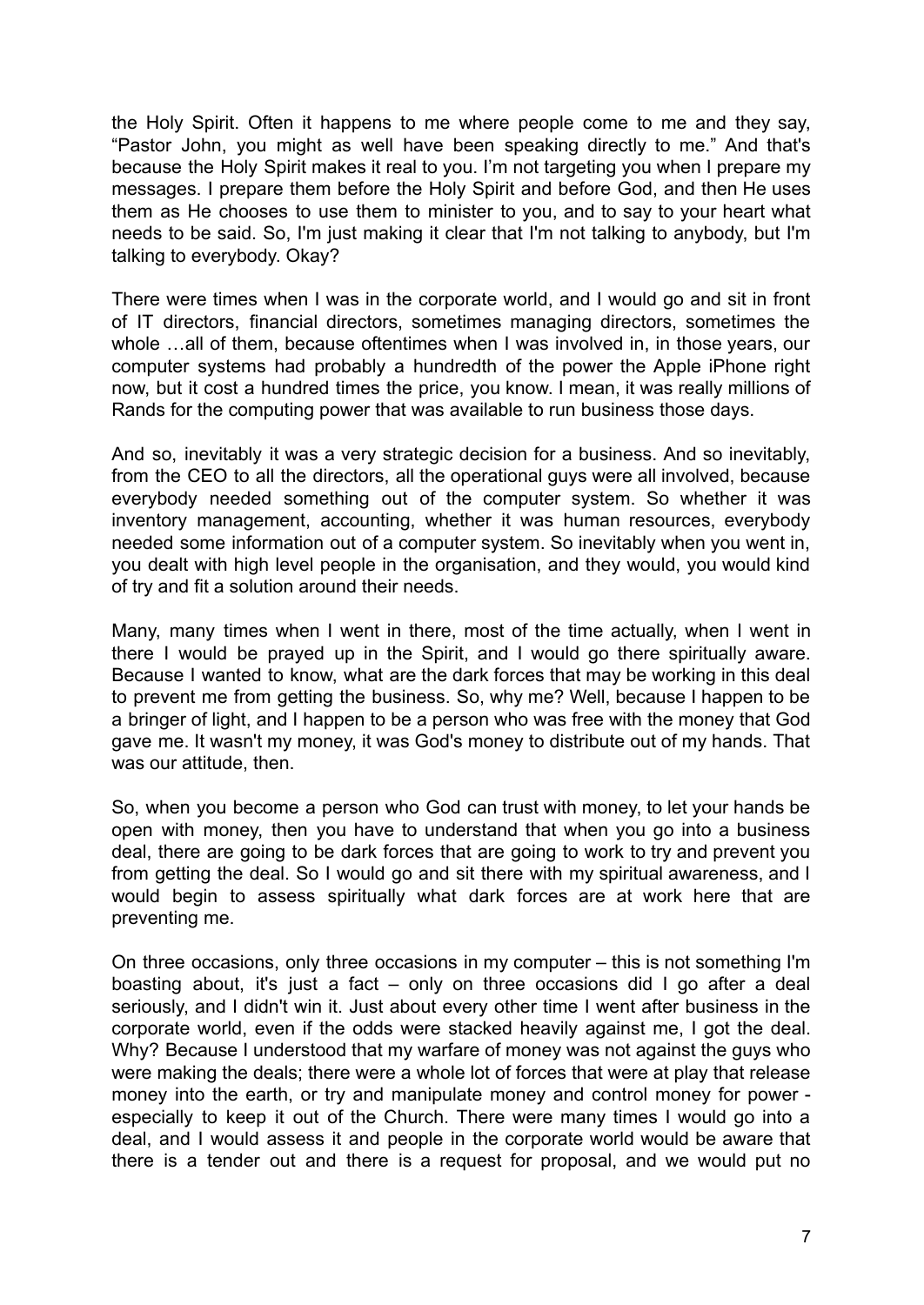resources into the deal. And so people would say, "How come you guys are not going after that business?" And I'd say, "Because I'm not going to win it. I'm not going to put resources after a deal that we're not going to win." "Well, how do you know that you're not going to win it?" "The Holy Spirit told me."

So of course, we did the basics, everything. Put in a request for, you know, put in a response; you do the professional thing. But I didn't put a whole lot of resources into it because I knew this deal's not going to come my way. So I didn't waste energy. Other people were throwing lots of resources at the deal, throwing resources at the deal. I'm off chasing something else where God knows that I'm going to win that. See, where the devil has strategies, God has more strategies. There's not a strategy the devil can bring against the child of God that you can't win. You can win. You should win.

So, what I'm about to say to you, and what the Word of God is about to say to you today, is not profound. It's not profound. It's as basic as, I had to drive a motorcar to get me here today. It's just a fact. I couldn't have gotten here if I didn't drive here by motorcar. Well, I suppose I could have taken a helicopter. But you understand, I mean, I came here with a motor car. If I had to get here another way, I should have started riding my bicycle probably this morning. I might have been here at, if I left at seven I could have got here by eight. I'm kidding. But no, I mean, it's a fact. It's just the way it is. People who want to move around the earth, this is the way they do. They've got motorised engines, they've got things that get them from A to B, right? It's a fact that's not profound. It's just we've harnessed energy to mobilise us, to move us from place to place. It's a fact.

So, what I'm about to say to you today is a fact. Matthew chapter six verse twenty-three, **<sup>23</sup>**This is the truth. **But if your eye is unsound, your whole body will be full of darkness. If then the very light in you [your conscience] is darkened, how dense is that darkness! <sup>24</sup>No one can serve two masters; for either he will hate the one and love the other, or he will stand by and be devoted to the one and despise and be against the other. You cannot serve God and … (deceitful riches, money, possessions, or,** here is what I like the best about this translation in the Amplified, **or whatever is trusted in) (Matthew 6:23-24 AMPC).** So, you can't serve God and whatever else you trust in - including yourself. You can't serve God and trust yourself. "I can make it happen. There's nothing that can't …I can make anything happen. I trust me. I trust me." You can't serve God and trust you. You're either going to serve you or you're going to serve God. You can't do both at the same time. So, you're either going to love yourself and the way you serve yourself or you're going to love God and the way He wants you to serve Him. I know that this scripture talks primarily about money - the god of this world - but actually it's about what you trust in. It's about what you trust in. Where's your trust? My trust is in where the action is with Jesus, not where the action is on the earth.

Luke eleven verse thirty-four in the Amplified Bible says, **<sup>34</sup>Your eye is the lamp of your body; when your eye (your conscience) is sound and fulfilling its office, your whole body is full of light; but when it is not sound and is not fulfilling its office, your body is full of darkness. <sup>35</sup>Be careful, therefore, that the light that is**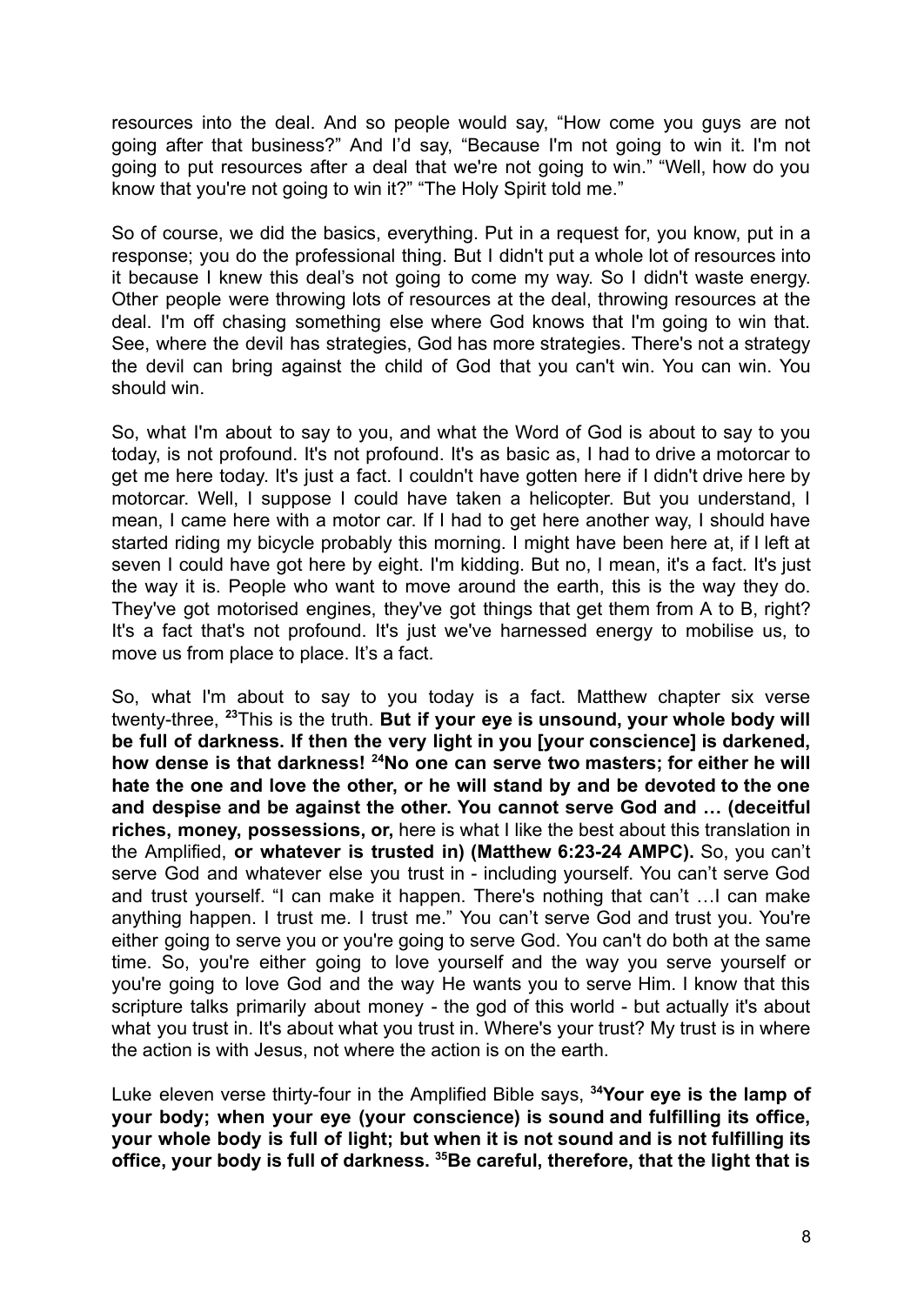**in you is not darkness. <sup>36</sup> If then your entire body is illuminated, having no part dark, it will be wholly bright [with light], as when a lamp with its bright rays gives you light (Luke 11:34 AMPC).** If you're a spiritual Christian, if you're a spirit Christian, not just the Christian-talking Christian, if you're a spiritual Christian, you can come into contact with another Christian and you can feel the life, illuminating rays of light coming from them. You can go to another Christian who knows all the language, but there's no life flow. There's no light emanating, there's no radiating light coming from them. You know it, you know it. They can have all the language, they can have all of the external sounds, but you don't feel that life. You don't feel that life. You don't feel that. Come on, you know what I'm talking about. This is not hard.

The Passion Translation says, **<sup>34</sup>The eyes of your spirit allow revelation-light to enter into your being. When your heart is open the light floods in. But when your heart is hard and closed, the light cannot penetrate, and darkness takes its place (Luke 11:34 TPT).** That's why you can't choose to say, "I'll walk a little bit in the light, but I'll actually serve myself." If you close your heart off to the light, darkness enters you. Darkness takes a hold of you. Hey, come on. Don't shout me down because I'm preaching good today. **<sup>34</sup>…the light cannot penetrate and darkness takes its place. <sup>35</sup>Open your heart and consider my words. Watch out that you do not mistake your opinions for revelation-light! (Luke 11:34-35 TPT).** There are a lot of people that have got an opinion about Jesus, or an opinion about the Bible, or an opinion about a verse of scripture or an opinion about something. But be careful that your so-called revelation is not your opinion. Because there's lots of people that have got lots of opinions about the Bible, but they don't speak the whole truth. The truth that they are looking for is that which serves themselves. I'm still preaching good.

There's a reason why I'm talking to you today like this. And I will get to it in a short while if you just stick with me. I know it's Sunday afternoon, and it's hot. But just stick with me. **<sup>36</sup> If your spirit burns with light, fully illuminated with no trace of darkness, you will be a shining lamp, reflecting rays of truth by the way you live (Luke 11:36 TPT).** You can't help yourself, you just want to speak about Jesus. You can't help yourself; you just want to be in His presence. You can't help yourself. You look for people that have got the same rays of light coming out of them and you connect like a sparking plug. You connect. "You've got that life." "Yes, I've got that life." "Let's go. Come on, let's go. Let's push it." Energy transaction; rays of light. You know it. You know it. When it's not there it's like bouncing off a wall. Just bouncing off the wall. Do you think that you go about your daily life and the devil doesn't come and put thoughts in your head? You Christian, radiating rays of light Christian. Do you think the devil is leaving you alone? He's not leaving you alone. So come on, work with me now for a minute. If the devil is not leaving you alone, then he's coming into your space and into your world. He must be, right? That's nothing to be afraid of.

I'm going to read from the ESV translation. **<sup>35</sup>So Jesus said to them, "The light is among you for a little while longer. Walk while you have the light, lest darkness overtake you. The one who walks in the darkness does not know where he is going. <sup>36</sup>While you have the light, believe in the light, that you may become**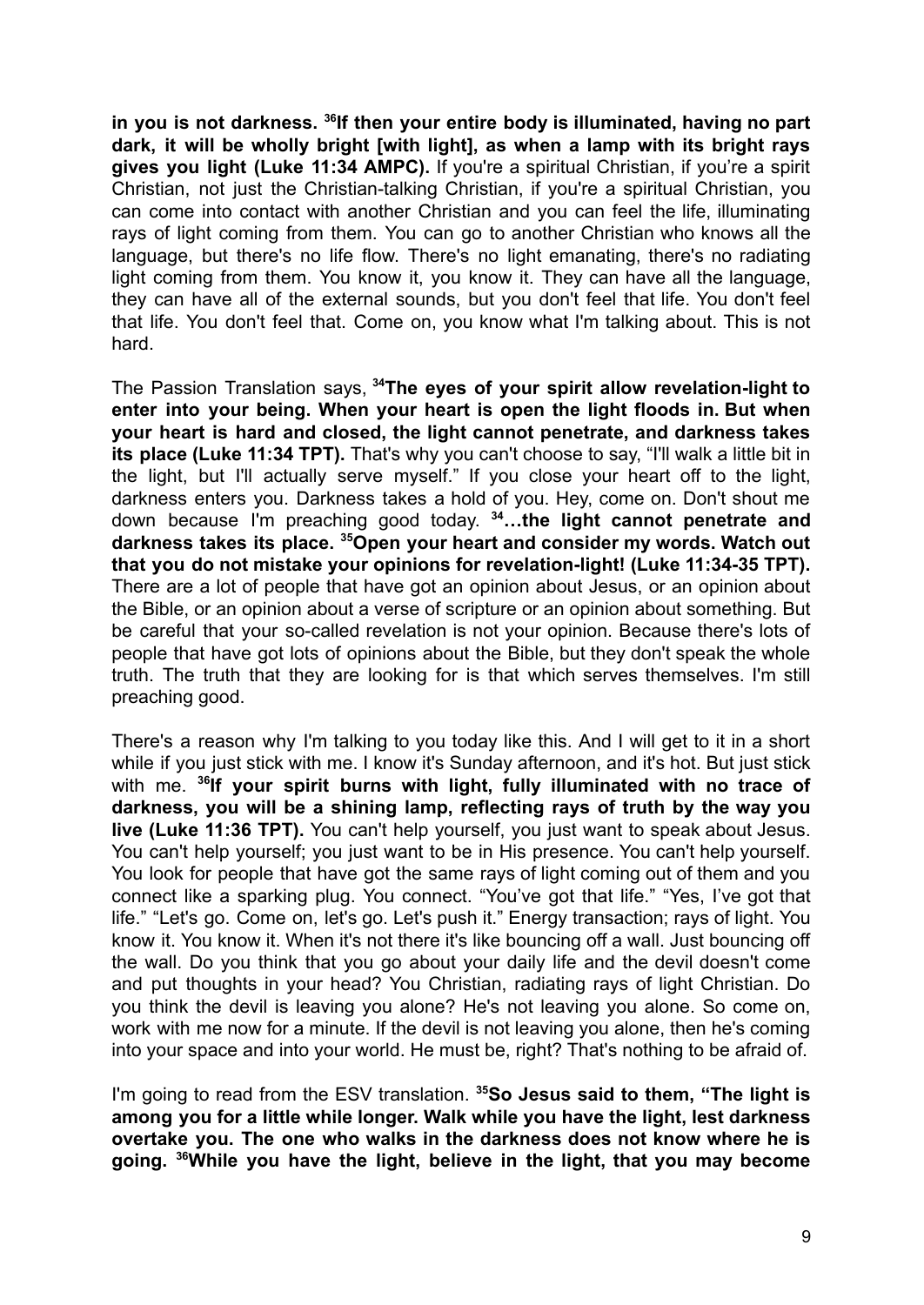**sons of light." When Jesus had said these things, he departed and hid himself from them.** So He had been talking to them about light and now He just leaves them alone for a little bit. **<sup>37</sup>Though he had done so many signs before them, they still did not believe in him (John 12 :35-37 ESV).** Do you know who He's talking about? Do you know who He's talking about? Peter, James, John, Luke, Matthew. That is whom He is talking about. If you don't think the devil is hanging around you the minute you just don't feel the presence of God around you anymore and suddenly, what is it that you feel? Anxiety, doubt, some kind of fear, oppression, a thought process; I wonder if I'm going to make it? Where do you think that's coming from?

All right. I probably need you to stand for a minute because I'm about to go into something very significant for about twenty minutes. Can you handle me for another twenty minutes? Listen, I drove all the way from Witbank. So, you just hang with me for twenty minutes here. Hallelujah. Praise the Lord. Praise the Lord. Praise the Lord. Take a deep breath. Get some oxygen into your lungs. Thank you, you may be seated.

The young people that I've traveled with for sixteen days, was a marvelous, marvelous triumph for God. I said to them on a number of occasions, I said, "If it's the will of the Lord, I would like to speak to you. And I would like to teach you and give you an overview of the book of Ephesians." And so, we never got to it because it always seemed like God had another agenda on every given time that we spent time together. God had something that He wanted to do. So, I'm always willing to go with God rather than me because that's where the action is. Right? And so that's what they'll tell you, that's where the action happens. Hallelujah.

I woke up at four o'clock this morning and the Lord said to me, "I want you to give a brief overview to the church on the book of Ephesians today." So, you know, I've got a lot that I can say about the book of Ephesians and when He woke me up at four o'clock this morning and told me to get ready to do this, I kind of had to say, "Okay, Lord, what do I leave out?" So, I want you to know, there's a lot I can say. But He told me to say something today. So, I'm going to do my best to give you an overview on the book of Ephesians in twenty minutes. All right? Because Ephesians is like the star church of the New Testament. It's the church that has held up as the Church. All other churches from other cities, Corinthians, Philippian church, the Thessalonian church – all other churches – the Ephesian church was the role model church. Are you ready for it? I am going to start in Ephesians one off course, and I'll do my best to get through it as quickly to get to Ephesians six. You can be blessed that there are only six chapters in Ephesians. And I am certainly not going to read all of it to you. I am going to read all of it from The Passion Translation so that I am not switching translations just for ease of reading and the ease of getting the message through. Are you all with me?

Ephesians chapter 1; anybody knowing about the book of Ephesians will know that two of the prayers that the Apostle Paul prayed, two of the most powerful prayers that he prayed for the church which you should pray over yourself are in the book of Ephesians. So of course, if I am going to talk to you about Ephesians, I've got to talk to you about the prayers. So, Ephesians 1 verse 18, **<sup>18</sup> I pray -** so what is my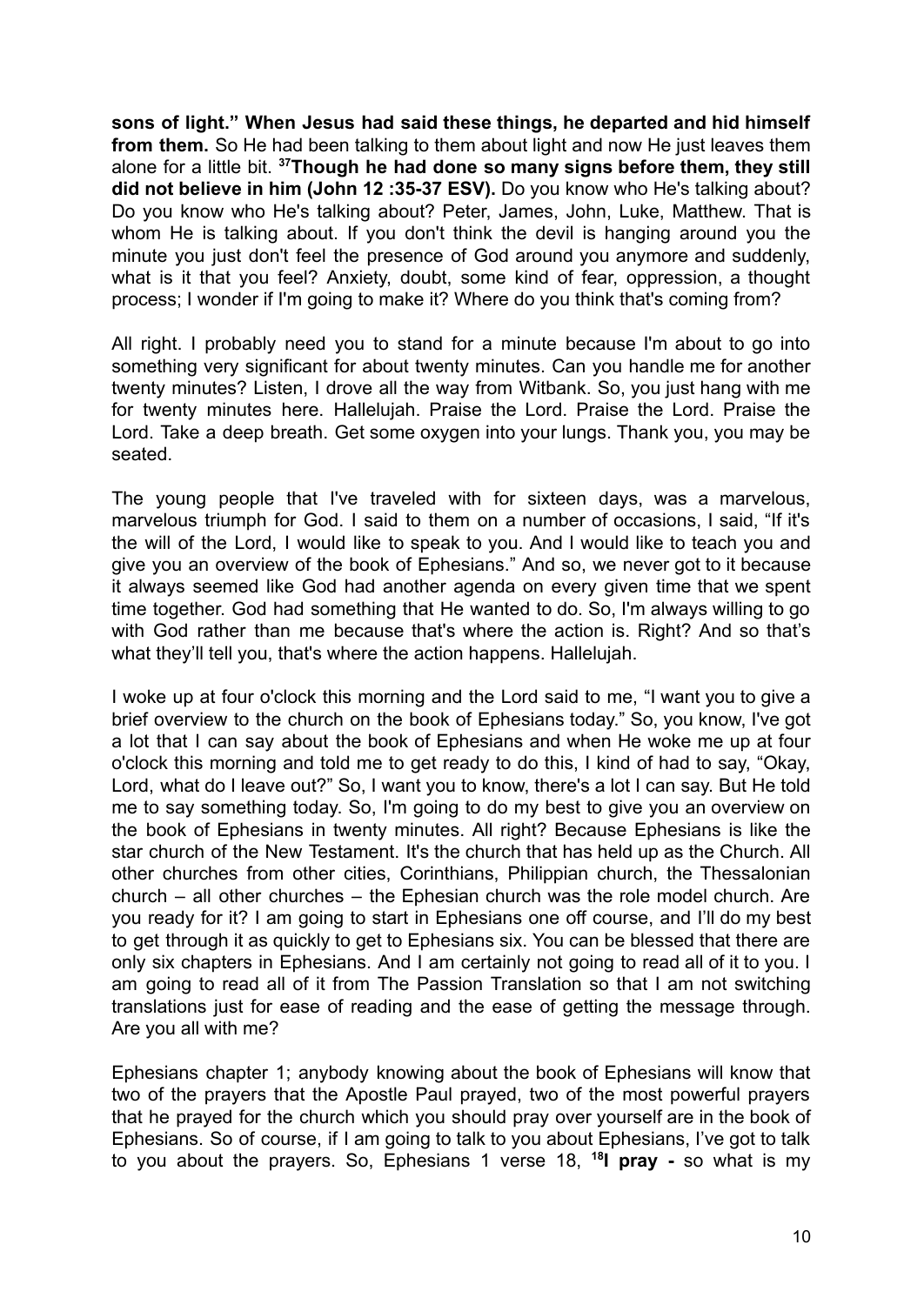message today? *Blow your mind with light.* **<sup>18</sup> I pray that the light of God will illuminate the eyes of your imagination, flooding you with light.** This is God praying – this is the Holy Spirit praying through the Apostle Paul for us today. Because although he wrote to the Ephesians, this is the same as him writing to the church in Joburg and the church in Witbank and the Heritage of Faith people. This is our letter to us. **<sup>18</sup> I pray that the light of God will illuminate the eyes of your imagination, flooding you with light until you experience the full revelation of the hope of his calling—that is, the wealth of God's glorious inheritances that he finds in us, his holy ones! (Ephesians 1:18 TPT).** I can spend a week just talking about this because I must say this quickly today, that **<sup>18</sup>…you experience the full revelation of the hope of his calling. T**he hope of? His calling. His calling. That means there is a calling. On who? **<sup>18</sup>…the hope of his calling—that is, the wealth of God's glorious inheritances that he finds in us, his holy ones! (Ephesians 1:18 TPT).**

He's called, His calling is to us. We are His inheritance. We are His holy ones. Pat yourself like this on the chest and say, "I am a holy one." Next time the devil comes to lie to you about something, you say, "I am a holy one. Get away from me, I am illuminated. I am full of light. I am full of revelation. I know where the action is; it is around Christ. I am a holy one. I am the inheritance of His calling. Me, me – I am the inheritance of His calling." If I don't preach anything more today, and this is all you get today, this is a powerful thing. You are the inheritance of God, of Jesus. You are His inheritance. He doesn't see you about all your failures and your weaknesses. He sees you holy. "You are My inheritance, you are My calling. You, you, you, you." Try and stop that devil if you can. Not possible because what God sets out to perform, it will accomplish. There are those who will respond to this inheritance – I am His calling. I'll go with this. I'll go with this. I'll run with this. I'll be the inheritance. I will call myself the holy one. Wooh, now you are becoming heretical. Go read your Bible. This is not me speaking.

19 **I pray that you will continually experience the immeasurable greatness of God's power made available to you through faith.** Immeasurable power. That is power you can't measure. It's so much. Hey. <sup>1</sup>**<sup>9</sup>Then your lives will be an advertisement of this immense power as it works through you! Hallelujah. Hallelujah. Hallelujah. Hallelujah. This is the mighty power <sup>20</sup> that was released when God raised Christ from the dead and exalted him to the place of highest honour and supreme authority in the heavenly realm! <sup>21</sup>And now he is exalted as first above every ruler, authority, government, and realm of power in existence! He is gloriously enthroned over every name that is ever praised not only in this age but in the age that is coming! (Ephesians 1:19-21 TPT).** It was famously, John Lennon said, "I am more famous than Jesus Christ." And now he lies in his grave eternally alone forever in hell, completely alone. There is no communication between people that live in hell. They have no way of communicating with each other because they live in complete darkness because there is no light in hell. It is complete darkness. They don't even know who to talk to because there is no way they can see the person next to them – the spirit being next to them. They have no way of communicating with another dead spirit that has no light for them to even understand. They live in entire loneliness and silence forever with all of their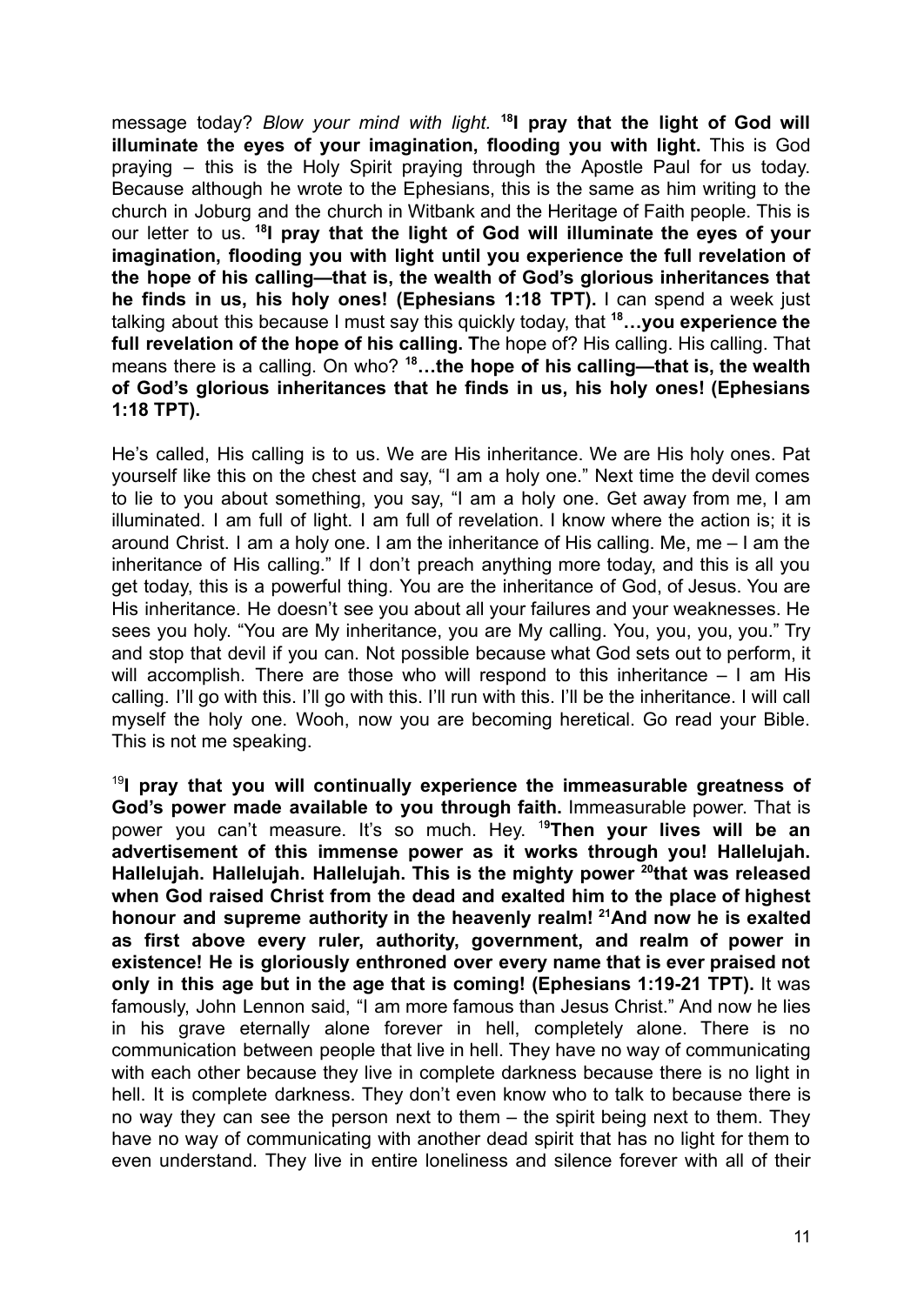desires and passions that they wanted to have on the earth that they couldn't get on the earth - they live eternally with an unfulfilled passion. Completely in darkness; alone. That in itself should get you to say, "I want with the action where Jesus is."

There's a lot of people on this earth that say, "I don't believe that." They intellectualise it and say, "I don't believe that." It doesn't matter what you believe or you don't believe. When you die that is the way it is going to be. And Jesus even addressed it Himself when the rich man died, and there was a man that was a beggar at his gate and he also died, and then he was in Abraham's bosom. And he said to him. "Please send that beggar that was there all the time to just put one drop of water on my tongue." It's a lonely place. And I might add, that was at a time when there was a gulf between hell and paradise, so all of the people who were waiting for Jesus to come and preach the Gospel to them, were living in paradise in Abraham's bosom and there were those who were never ever going to make that divide. So, at that time it was a different time to what eternity hell looks like. Anyway, I don't want to preach too much about that.

Ephesians chapter two. I've got to get a few more chapters under my belt here. Ephesians chapter two, **<sup>10</sup>We have become his poetry, a re-created people that will fulfil the destiny he has given each of us, for we are joined to Jesus, the Anointed One. Even before we were born, God planned in advance our destiny and the good works we would do to fulfil it!** Hold on a minute, we have become His poetry – you and me, **<sup>10</sup>We have become his poetry, a re-created people that will fulfil the destiny he has given each of us (Ephesians 2:10 TPT.)** So, I am going to just use a few names because I want to personalise this. Gideon, your destiny is not mine. We may walk together, and God has an assignment for us together, but our destiny is not the same. God has a destiny for you that He created you to do and only you can fulfil that destiny. Do you know that, Paul? You have a destiny that only you can fulfil. I can't fulfil your destiny. You were uniquely created, Paul Roos, to fulfil a destiny for Jesus Christ. You, Paul, are His poetry. We are destined to walk together for us to walk out our destinies together. But only you can do what Jesus created you to do. Wow. No one else can do your job, eternally.

You know, when I speak to an older person, it sounds like, okay, they're a bit older so, you know, maybe the younger generation kind of is more hungry for that information. Let me just tell you, they are hungry for it because they want to follow God because they have their whole life they want to follow God with. But if you are older than 50, you should have no less hunger to want to find out what your destiny is. You should be pursuing God with everything to find out what your unique destiny is. Hallelujah.

And I am going to say a few things later in a few minutes now, I've got to get to more chapters, so let me go further. Ephesians chapter 3 verse 7 to 9, **7-8 I have been made a messenger of this wonderful news by the gift of grace that works through me.** I have been made a messenger. I have been made a messenger, just like the Apostle Paul. I have been made a messenger. This is the Apostle Paul writing to the Ephesian church. Are you all with me still? **Even though I am the least significant of all his holy believers, this grace-gift was imparted when the**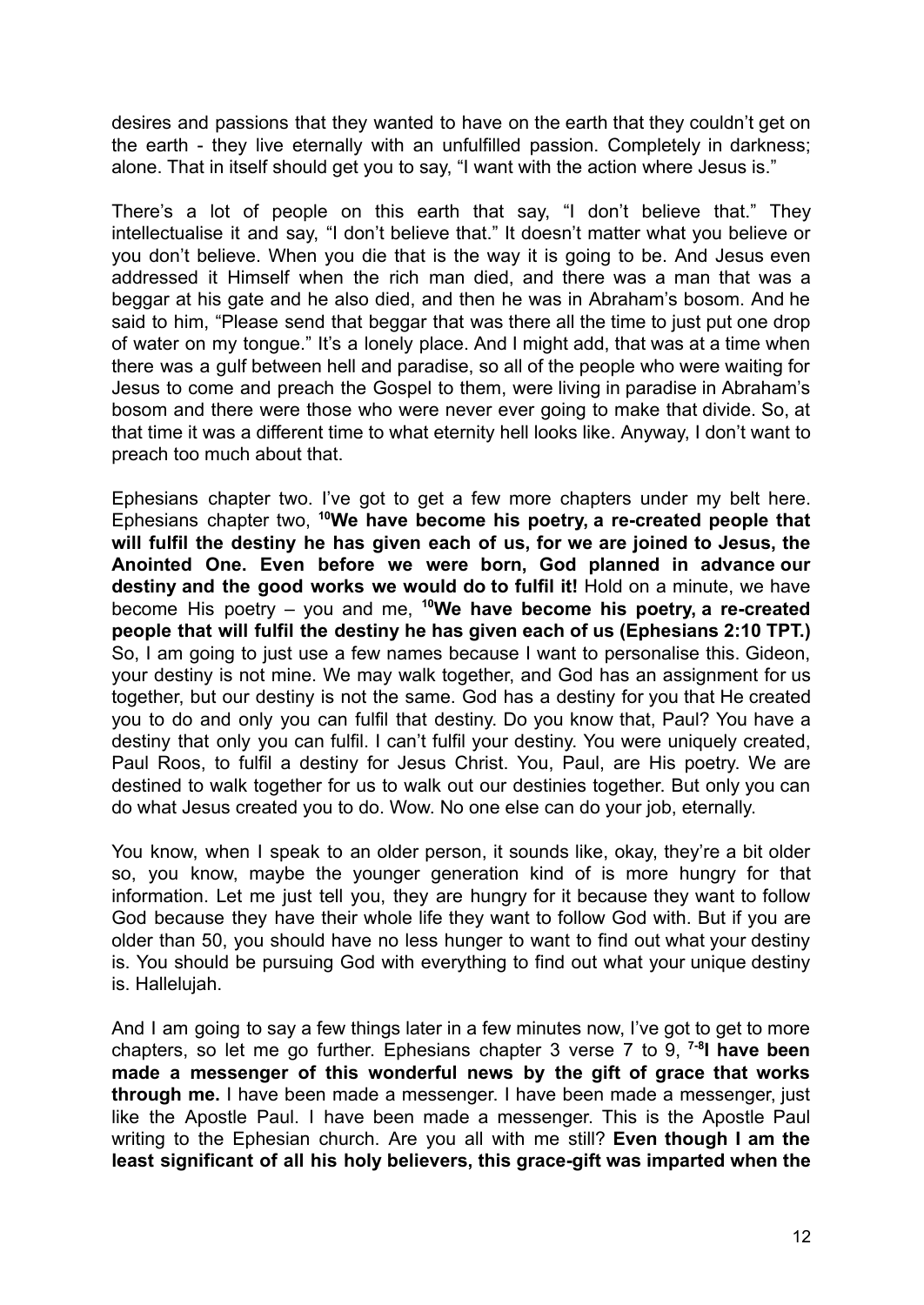**manifestation of his power came upon me. Grace alone empowers me so that I can boldly preach this wonderful message to non-Jewish people, sharing with them the unfading, inexhaustible riches of Christ, which are beyond comprehension. <sup>9</sup>My passion is to enlighten every person to this divine mystery (Ephesians 3:7-9 TPT).** I stand before you today, both boldly and with meekness and humility and "Holy Spirit, help me wherever my own pride prevents me from walking in humility." But I am a sent messenger to you. I am able and capable to understand at this moment of my life that I can say like the Apostle Paul, I am the least of all of you. I am the least significant of all of you, His holy believers. Do not look at me today and say, "Pastor John, you are just speaking words, because you are a pastor, and because you know the Bible and because …" I understand that unless God's grace empowered me, I am nothing. My destiny has no future. Therefore, unless He empowers me, I am less than any of God's holy believers. That's how great you are to God that He would send a messenger to you.

Today, I am your messenger. I have been for some time. Ephesians three verse 10, **<sup>10</sup>The purpose of this was to unveil before every throne and rank of angelic orders in the heavenly realm, God's full and diverse wisdom revealed through the church (Ephesians 3:10 TPT).** Do you understand that Jesus has such an investment in the church because it is only the church that can reveal to any spirit being, the greatness of His resurrection. Because until the church behaves like Jesus, no one can see Jesus on the earth, that He has been resurrected. So, if I don't act like Jesus on the earth, the earth has got none of the spiritual forces in the earth and on the earth and below the earth anywhere, can see that Jesus is resurrected. His resurrection life is only seen through the church - that tells the message to eternity; Jesus was resurrected by the Father and all power has been given to Him.

Chapter three verse 20, **<sup>20</sup>Never doubt God's mighty power to work in you and accomplish all this. He will achieve infinitely more than your greatest request, your most unbelievable dream, and exceed your wildest imagination! He will outdo them all, for his miraculous power constantly energizes you (Ephesians 3:20 TPT).** How can you say that this will be done when I am living in His resurrection inheritance? I recognise who I am; I am His inheritance and His mighty power works in me and my wildest imaginations are fueled by His mighty power. When my imaginations are fueled by His mighty power, He makes it all come to pass. I don't even have to try. Hallelujah.

Let me tell you, the world system with all the dark rulers of this world, they will promise you everything and all of that is sorrow and toil. And you have to work hard, very hard to try and get the promise. And at the end it's like vapour and disappears before you can get to it. Because he can never deliver on his promise.

Are you still with me? I am up to chapter four. I've got about five or seven minutes left. Chapter four verse 11, **<sup>11</sup>And he has appointed some with grace to be apostles, and some with grace to be prophets, and some with grace to be evangelists, and some with grace to be pastors, and some with grace to be teachers. <sup>12</sup>And their calling is to nurture and prepare all the holy believers to**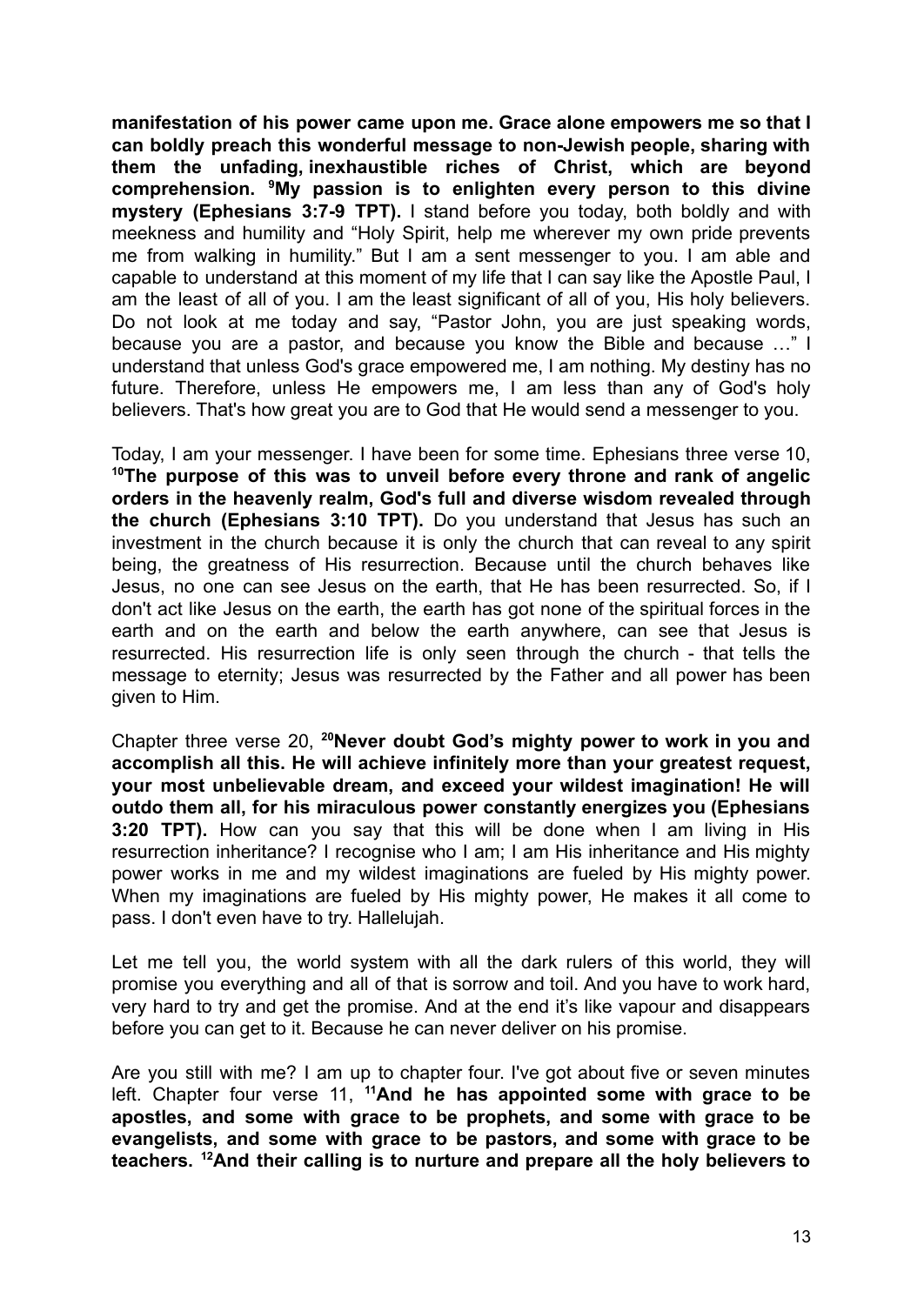**do their own works of ministry, and as they do this they will enlarge and build up the body of Christ (Ephesians 4:11-12 TPT).** Hold on a minute. He has called some to do what? Let's just for a moment, just say I'm a pastor, teacher. Okay? Let's just use those two that I function in the most; pastor, teacher. Okay. So, I'm called by grace to be a pastor, teacher to do what? To nurture you. Right? And **<sup>12</sup>… prepare all of the holy believers to do their own works of ministry (Ephesians 4:12 TPT).** So, who has a work of ministry? All the holy believers have a work of ministry to do. All of you, not just some of you, all of you holy believers. And as they do this, they will enlarge and build up the body of Christ.

As you go about doing the ministry that I've nurtured you to do, you go about enlarging and building up the Body. But I thought that's my job. I thought all these times you put me here because it's my job. It's not my job. It's your job. Do you want to know what your destiny is? Here it is. Your destiny is to work with Jesus and the works of the ministry that He's called you to do. Allow yourself to be nurtured so you can do the work of the ministry; to build the church. **<sup>13</sup>These grace ministries will function until we all attain oneness into the faith.** Listen, you can never all get into unity. I'm not even in unity with my wife all the time about spiritual things. Don't look at me like that. We are on most things. But there are some things she reads in the Bible and I say, "Well, I don't see it that way." And she will read something and say, "Well, I don't see it that way." Inevitably, she comes around to see it my way. She's awesome in the way that she understands the Scripture.

But I'm just saying, this is not about how well you are united in doctrine. This is how we are united in faith. <sup>1</sup>**<sup>3</sup>… until we all experience the fullness of what it means to know the Son of God, and finally we become one into a perfect man[ with the full dimensions of spiritual maturity and fully developed into the abundance of Christ (Ephesians 4:13 TPT).** That perfect man is a mature man. So, <sup>1</sup>**<sup>3</sup>… until we all experience the fullness of what it means to know the Son of God, and finally we become one into a perfect man[ with the full dimensions of spiritual maturity and fully developed into the abundance of Christ (Ephesians 4:13 TPT).** We can only achieve the abundance of Christ when we do what we are supposed to do, all of us. And then our immaturity will end and we will not easily be shaken by trouble. Come on, we did not easily get shaken by COVID. Not our business, not our health, not our... As a community we were strong, we strengthened each other, we stood strong with each other. Hey? Ja. We can't be shaken easily with trouble, nor led astray by some novel teaching that someone comes along and says, "Hey, you've got a new teaching about a new, you know, watch out?" Ja, watch out. Exactly, Pastor Lynn, watch out. **<sup>14</sup>… And we will not be easily shaken by trouble, nor led astray by novel teachings or by the false doctrines of deceivers who teach clever lies (Ephesians 4:14 TPT).** Why are they teaching clever lies? Because you won't fall for a stupid lie. Come on now. You'll only fall for a clever lie. And so they'll lie and they'll tell you all this truth - this sounds good, that sounds right, that sounds right. And then there's a bit of doctrine there that comes in the end, that says, "Where does that come from?" That's why I tell you every time I teach, go and read the Bible for yourself, go and study it for yourself. And then come and talk to me if you have a disagreement. That's the way the Body is supposed to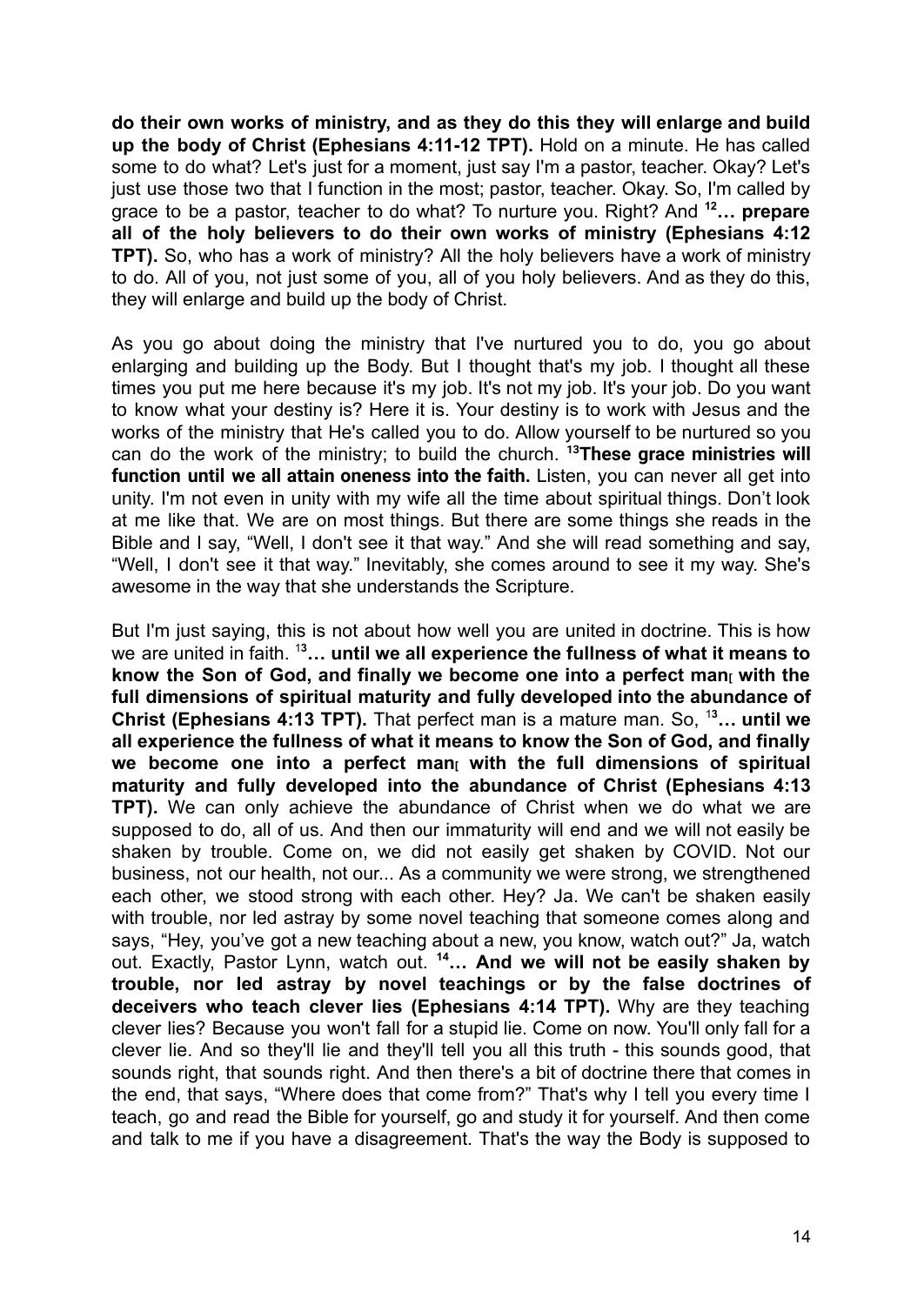function. If you think I don't have a ... come talk. I'll beat you to pulp if you disagree with me. [Congregations laugh] Hallelujah.

So, I did this this morning. I have to do it this afternoon. So Brynn just come and stand with me here for a moment, please. So, when this big man was a little boy, he doesn't remember this but I did change his dirty nappies.

## Brynn:

Mom has pictures.

## Pastor John:

I think she's thrown them away. Maybe. But I did change his nappies. And when he would cry at night, I would go into his room when Sharon was absolutely exhausted and I would go and pick him up and I would walk him around, and I would put him to sleep, so that Sharon could have time out, so she could sleep. That was when he was a little boy. It's been a long time since I've been able to carry him. So hold on, I want you to understand something. As he was growing as a little boy, I had the responsibility to impart things to him. Whatever was my humanity, it is still my prayer, I trust that he will put it off him. My humanity has no place in his life. All of my human values, all of my quirks, all of my culture, all of my passion, all of my desires that I put on him, because I wanted to fulfill some stuff through him that I couldn't do for me. It's still my prayer; may it fall off his life. Because my job always has been to raise him in the ways of God. Is that not what the Bible says? Raise up a child in the ways that he should go and he will not depart from the ways of God. This is not about your ways. There are many people who have many cultural ways that they want to raise their kids; in many kinds of communities. But those cultural ways are not what God seeks when they get to eternity. It is still my prayer that whatever I put into him that I lived Christ before him, that he would have that. Whether I did not live Christ before him; I pray that it falls off him. Because I was busy 'daddying' him. I was not pastoring him. I have always since at least the age of seven, my parents prophesied it over me at my birth that I would be in the five-fold ministry. The mantle of pastor, teacher has always been on me, but the mantle of pastor, teacher did not raise him; daddy raised him. Daddy that stood before God on my own way to say, "I stand accountable before God in the ways of God, before my son." Huh? Come on, you've got to hang with me here now.

One of the ways of God that I had to teach my kids was; we are going to church on Sunday, and we are going to go to homecell and we are going to go and do things and we go to church on Sunday night too; not just Sunday morning. And, come boys, we're going to tithe together and we are going to pray over our tithes and our offerings together. From when they were little, I had to teach them in the ways that I go. When sickness and disease would come on us, we turned to God; in prayer we prayed sickness off ourselves. That part of 'daddy' was for me to reflect the God in me, to him. But what he started to learn was that you go to church to be pastored, you can't be pastored by your daddy. Even though I knew that I was called to the five-fold ministry, I could not pastor my son because pastoring is not 'daddying'. Pastoring is an anointing and a mantle that is there for all of us. Today the anointing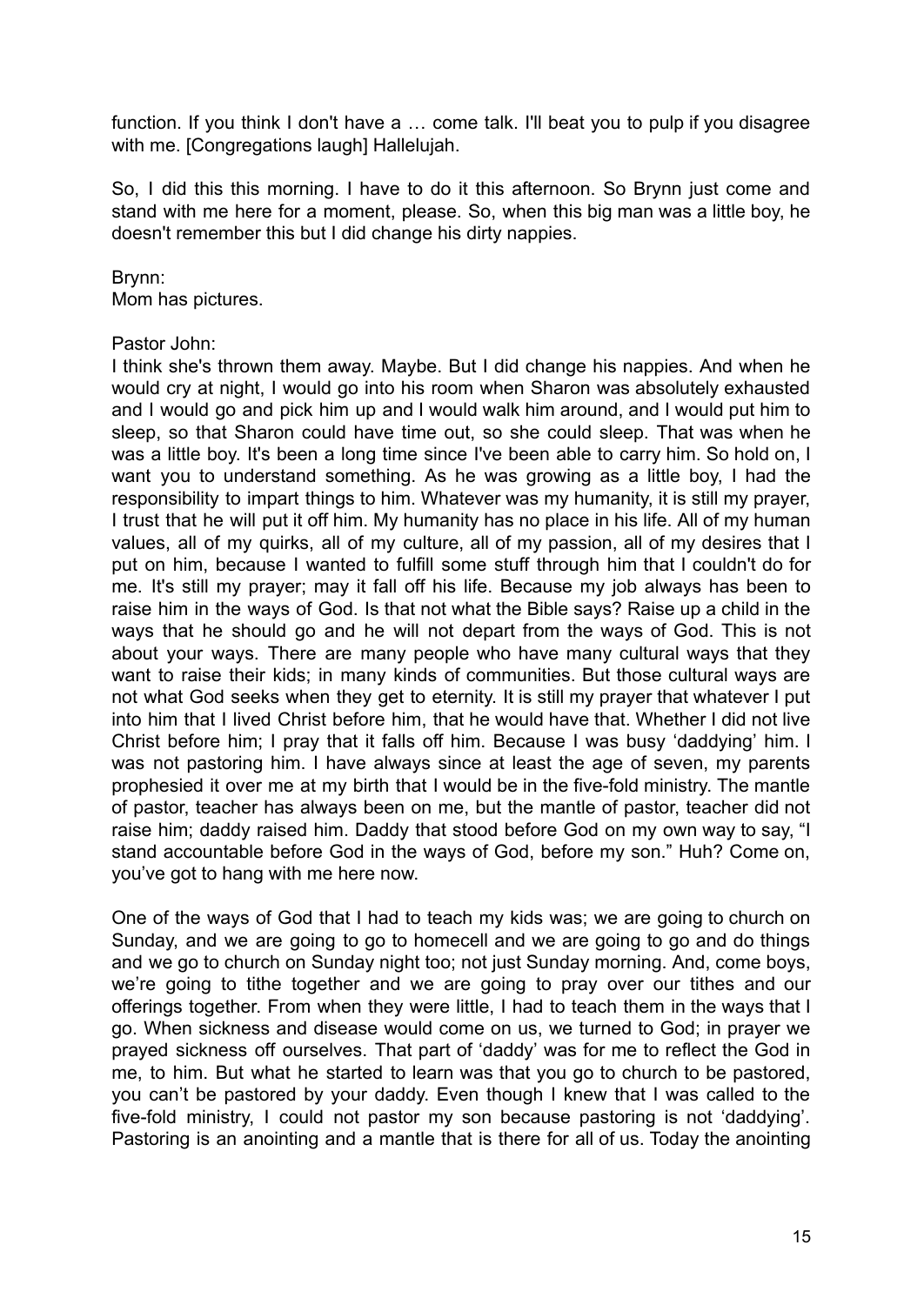is upon me, the mantle is on me to pastor-teach you. When I leave here it doesn't mean that that mantle is there for son. I am daddy to son.

When I teach him to value the Christ that is in you, when I teach him; I go to church. And this is what I would teach my sons, "Brynn, you must value the Christ that is in Gideon." And I'm using Gideon again and I will use Paul again. "You value the Christ that is in Gideon and you value the Christ that is in Paul because they have something of Christ that I can't give you as 'daddy' but in a corporate church environment, they've got stuff they can give you. I can't. I'm not the only one that can tell you how to live. They are all called to work in the ministry. Of doing what? Of making Christ mature in you, son, my son. My blood son." It requires Paul, it requires Gideon to mature Christ in my blood son. I can't do it to him because I am only a reflection of Christ in one body. You all are the Body. Thank you.

And now? My son has become part of the Body, and I see Christ in him and now the Christ in him ministers to me because there is a Christ in him that must minister to me. There are times when he comes to me and he says to me, "Dad, I've got something burning on the inside of me. I feel it, I've been praying, I was praying in the Spirit…" Most often, because he is passionate about it, he would start crying. Then he would come to me and he would come with his passion and he would say, "I've got things to speak to you, Dad, by the Spirit." Now, I'm not receiving this from my son. I'm receiving this from a person in the body of Christ that is born in the church to mature me.

So we can't become what we need to become in the chruch unless we can see it in each other and we allow each other to become what we must become in Him and recognise the becoming of each other in Him. I pick up the ray of light that is coming from you. It's coming, it's maturing me, it's increasing me, it's enlarging me, it's building me. No one can mature and fulfil their destiny, it is not possible. I don't care if you're Tiger Woods. I don't care if you are Donald Trump. I don't care who you are. You can't be fulfilling your destiny unless you are part of a body that is teaching you about Christ and the fullness of Christ.

Well, some people might say, "Well, Tiger Woods has reached his destiny." Ask him. Ask him why he went after hookers and whores when he was married to a beautiful woman. Ask him why he can't get his life together now. Ask him, because he found out that golf is no substitute for the emptiness that is there that can only be filled by Jesus Christ. That kind of fame can't bring it.

I'll tell you something, Donald Trump still has purpose. You know why? Because he actually sees it as part of his calling to undo the darkness that is trying to overtake America. And however God is going to use him; that is still another question. I don't want to get into politics now or make any prophecies or predictions, because people get it wrong; and I'm likely to get it wrong too. Hallelujah.

I'm going to finish with Ephesians chapter 6, **<sup>10</sup>Now my beloved ones, I have saved these most important truths for last: Be supernaturally infused with strength through your life-union with the Lord Jesus. Stand victorious with the force of**